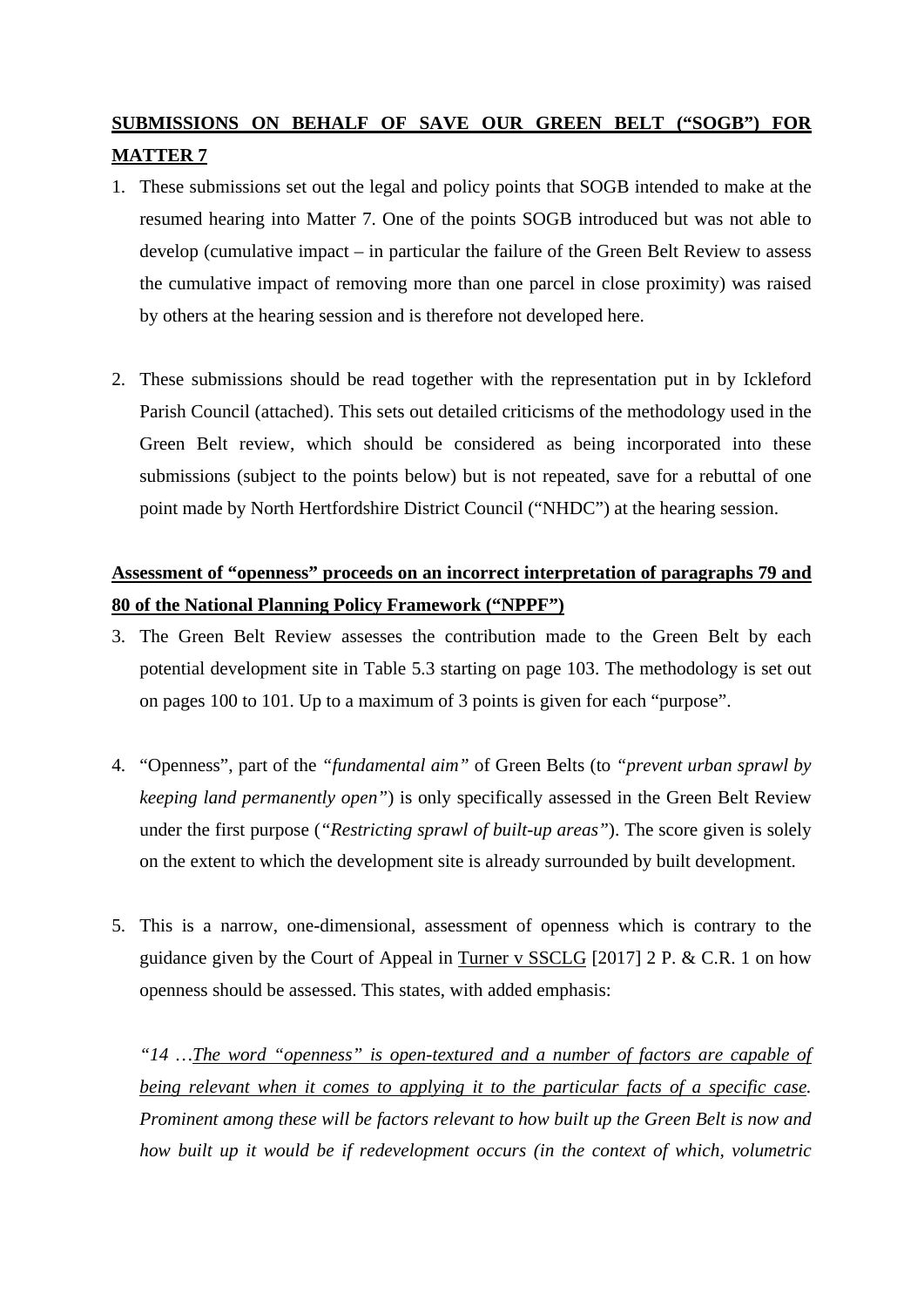*matters may be a material concern, but are by no means the only one) and factors relevant to the visual impact on the aspect of openness which the Green Belt presents.* 

*15 The question of visual impact is implicitly part of the concept of "openness of the Green Belt" as a matter of the natural meaning of the language used in para. 89 of the NPPF. I consider that this interpretation is also reinforced by the general guidance in paras. 79-81 of the NPPF, which introduce section 9 on the protection of Green Belt*  Land. There is an important visual dimension to checking "the unrestricted sprawl of *large built-up areas" and the merging of neighbouring towns, as indeed the name "Green Belt" itself implies. Greenness is a visual quality: part of the idea of the Green Belt is that the eye and the spirit should be relieved from the prospect of unrelenting urban sprawl. Openness of aspect is a characteristic quality of the countryside, and "safeguarding the countryside from encroachment" includes preservation of that quality of openness. The preservation of "the setting … of historic towns" obviously refers in a material way to their visual setting, for instance when seen from a distance across open fields. Again, the reference in para. 81 to planning positively "to retain and enhance landscapes, visual amenity and biodiversity" in the Green Belt makes it clear that the visual dimension of the Green Belt is an important part of the point of designating land as Green Belt.* 

*16 The visual dimension of the openness of the Green Belt does not exhaust all relevant planning factors relating to visual impact when a proposal for development in the Green Belt comes up for consideration. For example, there may be harm to visual amenity for neighbouring properties arising from the proposed development which needs to be taken into account as well. But it does not follow from the fact that there may be other harms with a visual dimension apart from harm to the openness of the Green Belt that the concept of openness of the Green Belt has no visual dimension itself."* 

6. The one-dimensional approach taken to openness in the Green Belt Review is contrary to the *"open-textured"* approach required by the Court of Appeal in Turner. Most importantly, there is no consideration, at all, of visual matters in assessing the contribution that each potential development site makes to the openness of the Green Belt. This is a plain and obvious error of law in the Green Belt Review, derived from an incorrect interpretation of the word "openness" as it is used in paragraphs 79-80 of the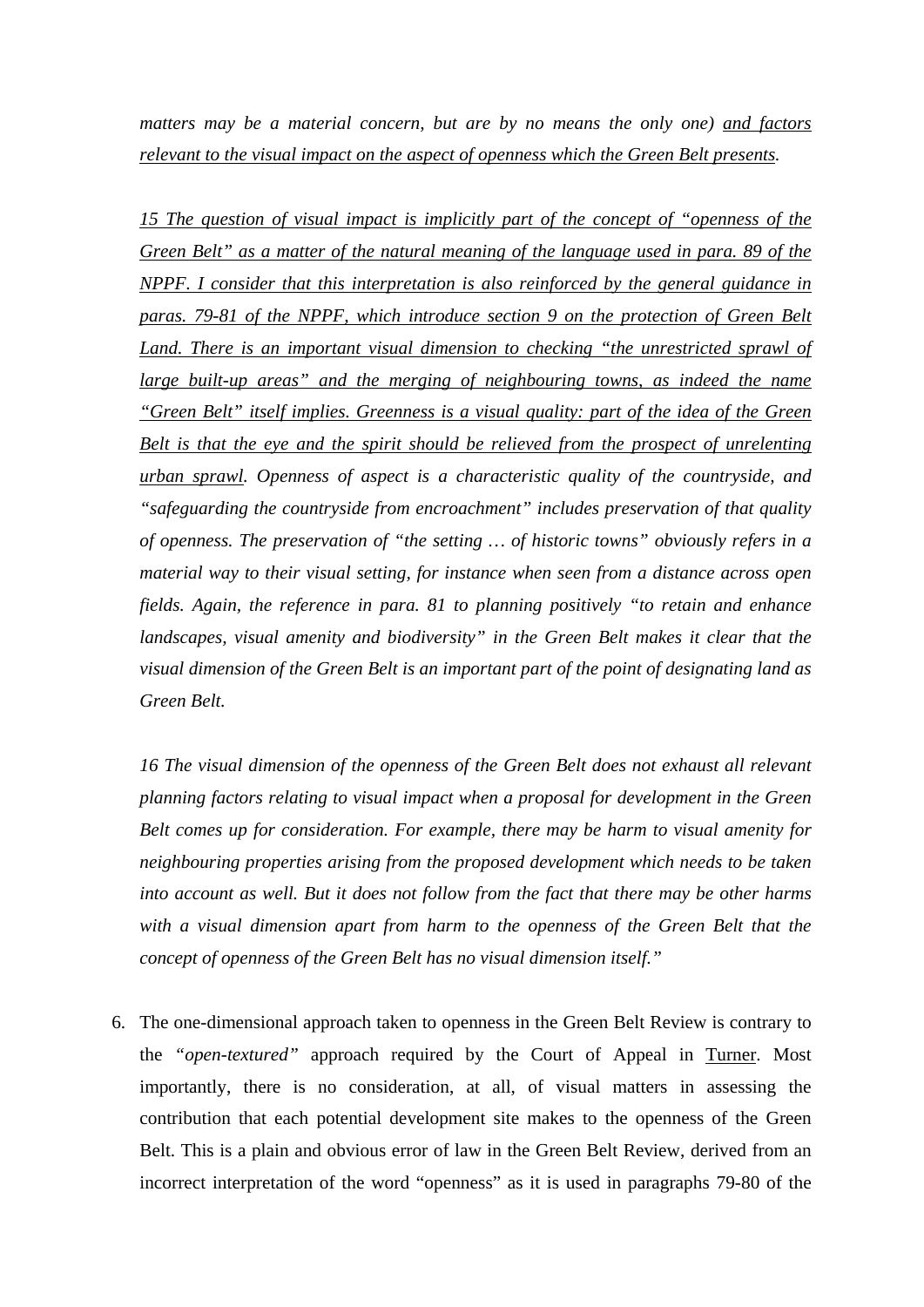NPPF. The result is that the approach taken by the Green Belt Review is inconsistent with national planning policy and, as the key document in the evidence base informing the release of individual sites from the Green Belt, the plan is unsound.

- 7. Timing is important here. The judgment of the Court of Appeal in Turner was handed down on 18<sup>th</sup> May 2016. The Green Belt Review was published in July 2016. Plainly, the evidence that informs the review was prepared prior to  $18<sup>th</sup>$  May 2016. At this time, there was inconsistent authority on the matters that could be taken into account in assessing openness. In particular, in R (Timmins) v Gedling Borough Council [2014] EWHC 654 (Admin) at [67]-[78], Green J held that *"there is a clear conceptual distinction between openness and visual impact"* and *"it is therefore wrong in principle to arrive at a specific conclusion as to openness by reference to visual impact*": para. [78] (Green J's emphasis). The Court of Appeal in Turner specifically found that Green J had erred in finding this (see paragraph 18). However, at the time that the Green Belt Review was being prepared, Green J's approach remained good law.
- 8. This does not excuse NHDC's error, nor does it have any impact on whether the plan is sound; but it does help to explain why NHDC has fallen into error.

## **Weight given to the five purposes is inconsistent with paragraph 79 of the NPPF**

- 9. The Green Belt Review has assessed each individual site proposed for allocation against the criteria in paragraph 80 of the NPPF.
- 10. However, the five purposes need to be read in light of the fundamental aim of including land in the Green Belt, set out in paragraph 79 of the NPPF. This is to *"prevent urban sprawl by keeping land permanently open"*.
- 11. This fundamental aim is not reflected equally in all five of the "purposes" served by the Green Belt, as set out in paragraph 80 of the NPPF. Instead, the *"fundamental aim"* is reflected to a greater extent in the first "purpose": *"to check the unrestricted sprawl of large built-up areas"*. Therefore, greater weight should be given to this purpose, in order to properly reflect (and be consistent with) paragraph 79 of the NPPF.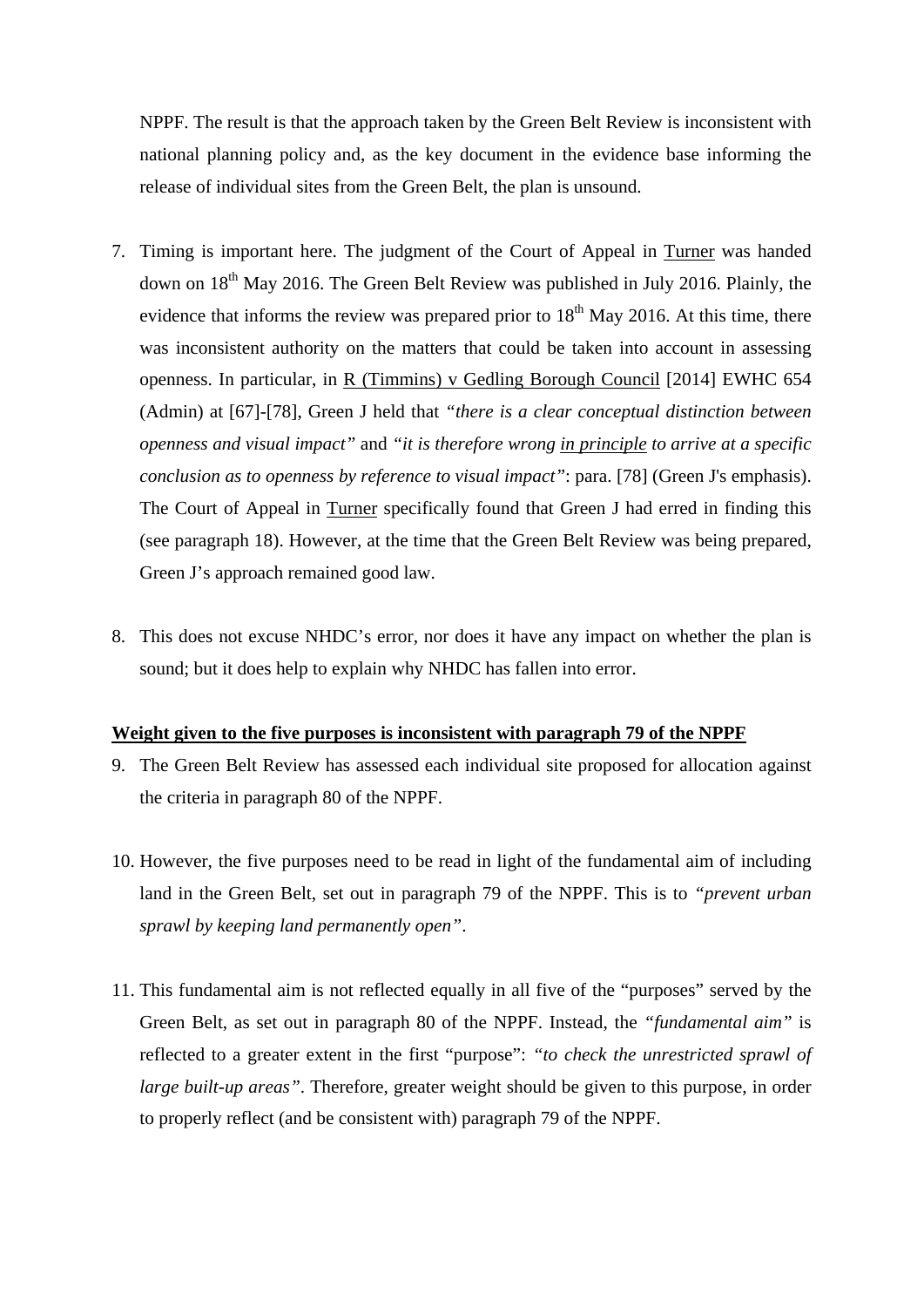- 12. It is also important to note that there is nothing in the NPPF which suggests that to be included in the Green Belt, land needs to meet all five purposes.
- 13. For example, land can be included in the Green Belt simply to prevent neighbouring towns merging into one another – which is part of the fundamental aim. In doing so, it can make a very significant and important contribution to that purpose.
- 14. In short, under national planning policy, a site does not need to tick all of the five purposes in order to be included in the Green Belt.
- 15. Neither of those things, which are very clear from national policy, are reflected in the Green Belt Review.
- 16. Each site can score a maximum score of three for each of the four main purposes. This means that no weighting has been applied to reflect:
	- (1) The fact that preventing urban sprawl is the most fundamental Green Belt purpose the maximum score there is 3, as with the other purposes;
	- (2) The purpose for including each parcel of land in the Green Belt in the first place. So, for example, even if a parcel of land was originally included in the Green Belt for the sole purpose of safeguarding the countryside  $-$  it can only achieve a maximum of 3 points for that purpose; and will be marked down for not contributing towards a purpose which it was never designed to meet.
- 17. This has had a significant effect on the scoring for individual sites.
- 18. So to give one example, looking at the table on page 109 of the Green Belt Review: Ref. NS (Site NS1 in the plan) scored 3 for sprawl – which is the maximum achievable; 3 for safeguarding countryside, and 2 for towns merging. However, it was marked down to a *"moderate"* contribution overall, because it did not preserve the setting of historic towns – even though this was never why this land was included in the Green Belt in the first place.